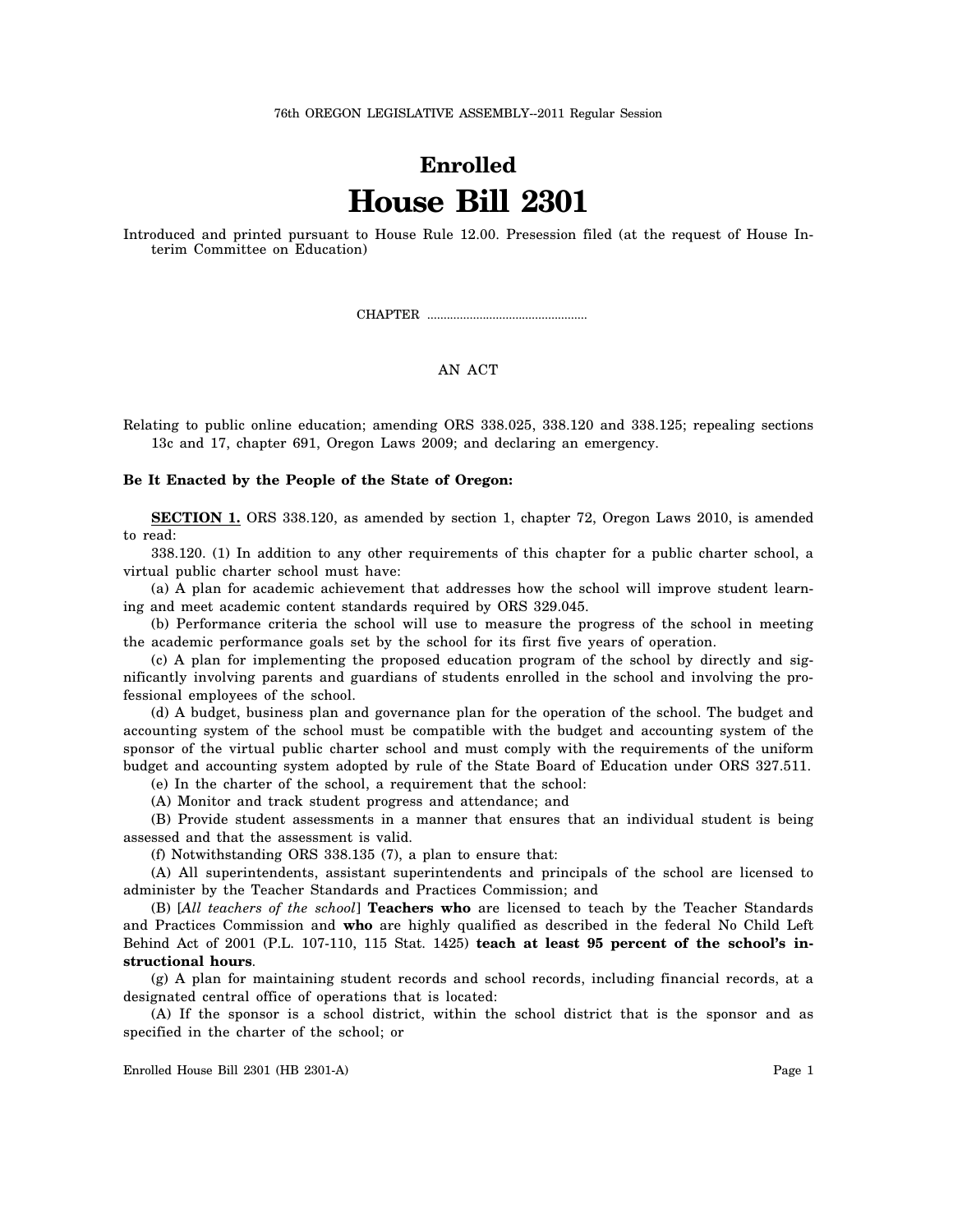(B) If the sponsor is the State Board of Education, at a central office located in Oregon and as specified in the charter of the school.

(h) A plan to provide equitable access to the education program of the school by ensuring that each student enrolled in the school:

(A) Has access to and use of computer and printer equipment as needed;

(B) Is offered an Internet service cost reimbursement arrangement under which the school reimburses the parent or guardian of the student, at a rate set by the school, for the costs of obtaining Internet service at the minimum connection speed required to effectively access the education program provided by the school; or

(C) Has access to and use of computer and printer equipment and is offered Internet service cost reimbursement.

(i) A plan to provide access to computer and printer equipment and the Internet service cost reimbursement as described in paragraph (h) of this subsection by students enrolled in the school who are from families that qualify as low-income under Title I of the federal Elementary and Secondary Education Act of 1965 (20 U.S.C. 6301 et seq.).

(j) A plan to conduct school-sponsored optional educational events at least six times each school year at locations selected to provide convenient access to all students enrolled in the school who want to participate.

(k) A plan to conduct meetings at least twice a week between teachers and students enrolled in the school, either in person or through the use of conference calls or other technology.

(L) A plan to provide opportunities for face-to-face meetings between teachers and students enrolled in the school at least six times each school year.

(m) A plan to provide, at the time of a student's enrollment, written notice to [*the student's resident school district and to*] the sponsor **and, if different, to the school district where the student is a resident**. Notification must be provided within 10 days after enrollment and must include:

(A) The name, age and address of the student; and

(B) The name of the school in which the student was formerly enrolled.

(n) A plan to provide, at the time of a student's withdrawal **for a reason other than graduation from high school**, written notice to the [*student's resident school district and*] to the sponsor **and, if different, to the school district where the student is a resident**. Notification must be provided within 10 days after withdrawal and must include:

(A) The name, age and address of the student;

(B) **The reason the student no longer is enrolled and, if applicable,** the name of the school in which the student will enroll, if known to the virtual public charter school; and

(C) The last day on which the student was enrolled at the virtual public charter school.

(o) An agreement to provide a student's education records to the student's resident school district or to the sponsor, upon request of the resident school district or sponsor.

**(2) For a virtual public charter school:**

**(a) A person who is a member of the school district board for the sponsor of the virtual public charter school may not be:**

**(A) An employee of the virtual public charter school;**

**(B) A member of the governing body of the virtual public charter school; or**

**(C) An employee or other representative of any third-party entity with which the virtual public charter school has entered into a contract to provide educational services.**

**(b) A person who is a member of the governing body of the virtual public charter school may not be an employee of a third-party entity with which the virtual public charter school has entered, or intends to enter, into a contract to provide educational services.**

[*(2)*] **(3)** If a virtual public charter school enters into a contract with a third-party entity to provide educational services for the virtual public charter school[*,*]**:**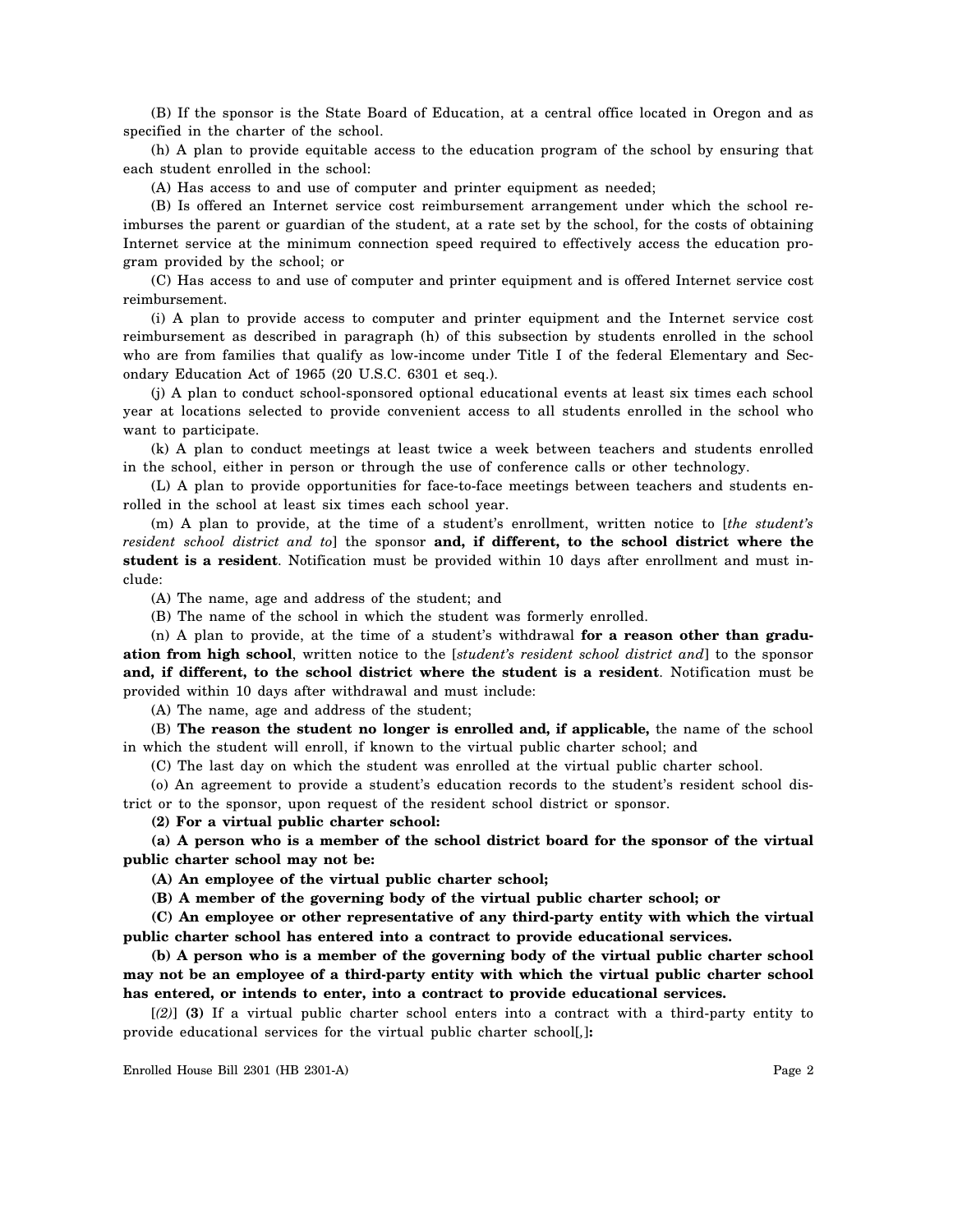**(a) No employee or member of the governing board of the third-party entity may attend an executive session of the school district board of the school district that is the sponsor of the virtual public charter school;**

**(b) An employee of the virtual public charter school may not promote the sale or benefits of private supplemental services or classes offered by the third-party entity;**

**(c) The educational services provided by the third-party entity must be consistent with state standards and requirements, and must be changed on the same timelines that changes are imposed on the nonvirtual public charter schools of this state; and**

**(d)** The virtual public charter school must have on file the third-party entity's budget for the provision of educational services and that budget must itemize:

[*(a)*] **(A)** The salaries of supervisory and management personnel and consultants who are providing educational or related services for a public charter school in this state; and

[*(b)*] **(B)** The annual operating expenses and profit margin of the third-party entity for providing educational services to a public charter school in this state.

 $[(3)(a)]$  **(4)(a)** The sponsor or a member of the public may request access to any of the documents described in subsections (1) and [*(2)*] **(3)(d)** of this section that are public records, as provided by ORS 192.410 to 192.505.

(b) Upon request by a sponsor or a member of the public, a virtual public charter school must provide reasonable access to the documents described in subsections (1) and [*(2)*] **(3)(d)** of this section that are public records, as provided by ORS 192.410 to 192.505. The documents may be provided electronically.

**SECTION 2.** ORS 338.125 is amended to read:

338.125. (1) Student enrollment in a public charter school [*shall be*] **is** voluntary.

**(2)(a)** All students who reside within the school district where [*the*] **a** public charter school is located are eligible for enrollment at [*a*] **the** public charter school.

**(b) Students who do not reside within the school district where a public charter school is located may enroll at the public charter school if space is available at the public charter school.**

**(3)(a) A student who wishes to enroll in a virtual public charter school does not need the approval of the school district where the student is a resident before the student enrolls in the virtual public charter school. If a student wishes to enroll in a virtual public charter school, the parent, legal guardian or person in parental relationship with the student must provide the following notices to the school district where the student is a resident:**

**(A) Intent to enroll the student in a virtual public charter school; and**

**(B) Enrollment of the student in a virtual public charter school.**

**(b) Notwithstanding paragraph (a) of this subsection, if more than three percent of the students who reside in a school district are enrolled in virtual public charter schools that are not sponsored by the school district, a student who is a resident of the school district must receive approval from the school district before enrolling in a virtual public charter school. A school district is not required to give approval if more than three percent of the students who reside in the school district are enrolled in virtual public charter schools that are not sponsored by the school district.**

**(c) If the school district does not give approval under paragraph (b) of this subsection, the school district must provide information to the parent, legal guardian or person in parental relationship with the student about the right to appeal the decision to the State Board of Education and other online options available to the student. If an appeal is made to the State Board of Education, the board must issue a decision within 30 days of the submission of the appeal.**

**(4)(a) Except as provided by paragraph (b) of this subsection,** if the number of applications from students who reside within the school district exceeds the capacity of a program, class, grade level or building, the public charter school shall select students through an equitable lottery selection process.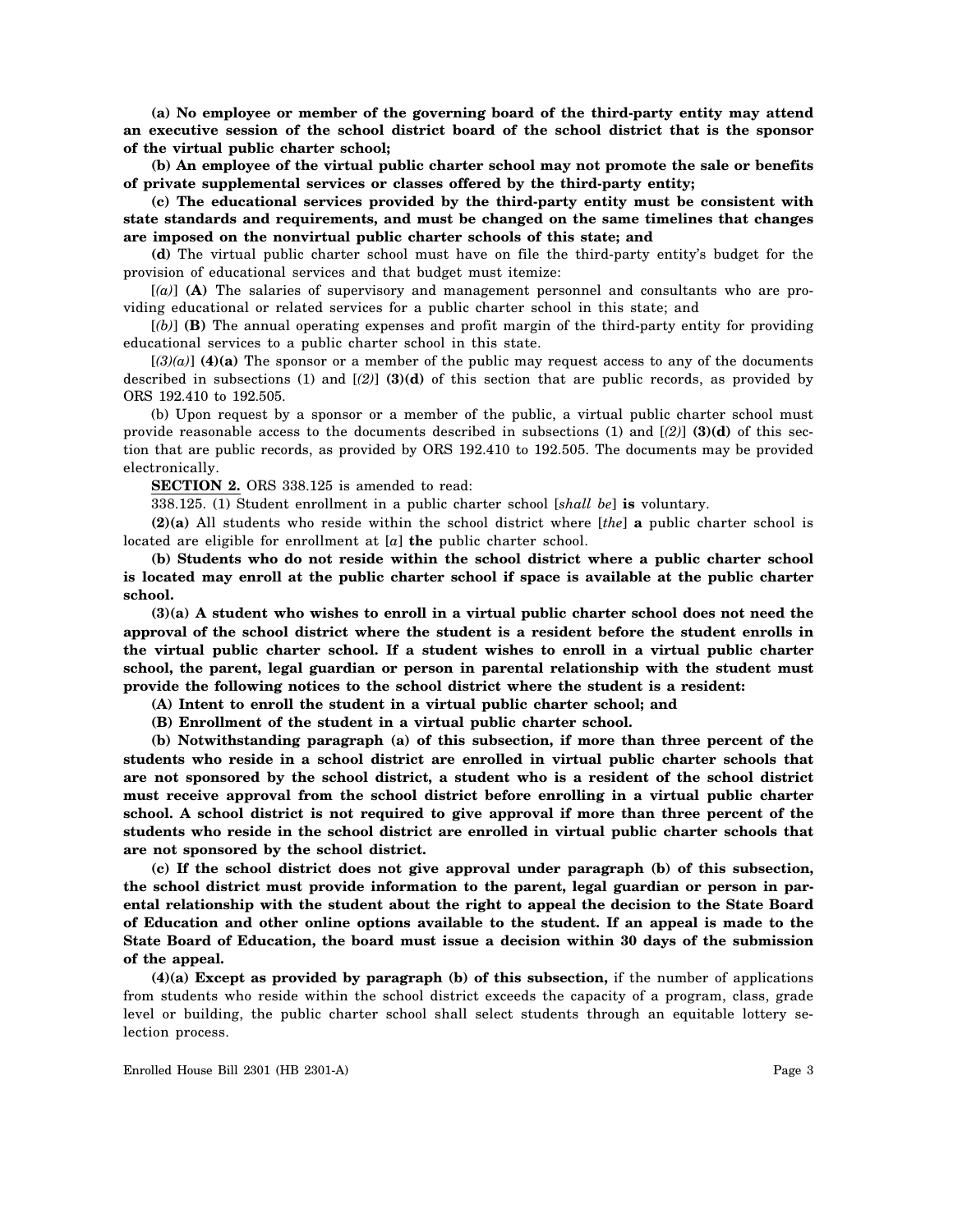**(b)** [*However,*] After a public charter school has been in operation for one or more years, the public charter school may give priority for admission to students:

[*(a)*] **(A)** Who were enrolled in the school in the prior year; or

[*(b)*] **(B)** Who have siblings who are presently enrolled in the school and who were enrolled in the school in the prior year.

[*(2)(a) If space is available a public charter school may admit students who do not reside in the school district in which the public charter school is located.*]

[*(b) Notwithstanding paragraph (a) of this subsection, if a public charter school offers any online courses as part of the curriculum of the school, then 50 percent or more of the students who attend the public charter school must reside in the school district in which the public charter school is located.*]

[*(3)*] **(5)** A public charter school may not limit student admission based on race, religion, sex, sexual orientation, ethnicity, national origin, disability, income level, proficiency in the English language or athletic ability, but may limit admission to students within a given age group or grade level.

[*(4)*] **(6)** A public charter school may conduct fund-raising activities. However, a public charter school may not require a student to participate in fund-raising activities as a condition of admission to the public charter school.

**(7) When a virtual public charter school enrolls a student or a student no longer is enrolled at a virtual public charter school, the virtual public charter school shall provide the** written notices described in ORS 338.120 (1)(m) and (n) to the school district where the stu**dent is a resident.**

**SECTION 3.** ORS 338.025, as amended by section 4, chapter 53, Oregon Laws 2010, and section 3, chapter 72, Oregon Laws 2010, is amended to read:

338.025. (1) The State Board of Education may adopt any rules necessary for the implementation of this chapter. The rules shall follow the intent of this chapter.

(2) Upon application by a public charter school, the State Board of Education may grant a waiver of any provision of this chapter if the waiver promotes the development of programs by providers, enhances the equitable access by underserved families to the public education of their choice, extends the equitable access to public support by all students or permits high quality programs of unusual cost. The State Board of Education may not waive any appeal provision in this chapter or any provision under **section 6, chapter 72, Oregon Laws 2010, or** ORS 338.115 (1)(a) to (t)**, 338.125 (3) or 338.135 (2)(b)** [*or 338.120*].

**SECTION 4.** ORS 338.025, as amended by section 8, chapter 839, Oregon Laws 2007, section 14, chapter 50, Oregon Laws 2008, section 5, chapter 53, Oregon Laws 2010, and section 4, chapter 72, Oregon Laws 2010, is amended to read:

338.025. (1) The State Board of Education may adopt any rules necessary for the implementation of this chapter. The rules shall follow the intent of this chapter.

(2) Upon application by a public charter school, the State Board of Education may grant a waiver of any provision of this chapter if the waiver promotes the development of programs by providers, enhances the equitable access by underserved families to the public education of their choice, extends the equitable access to public support by all students or permits high quality programs of unusual cost. The State Board of Education may not waive any appeal provision in this chapter or any provision under **section 6, chapter 72, Oregon Laws 2010, or** ORS 338.115 (1)(a) to (u)**, 338.125 (3) or 338.135 (2)(b)** [*or 338.120*].

**SECTION 5.** If House Bill 3681 becomes law, ORS 338.125, as amended by section 2 of this 2011 Act, is amended to read:

338.125. (1) Student enrollment in a public charter school is voluntary.

(2)(a) All students who reside within the school district where a public charter school is located are eligible for enrollment at the public charter school.

(b) Students who do not reside within the school district where a public charter school is located may enroll at the public charter school if space is available at the public charter school.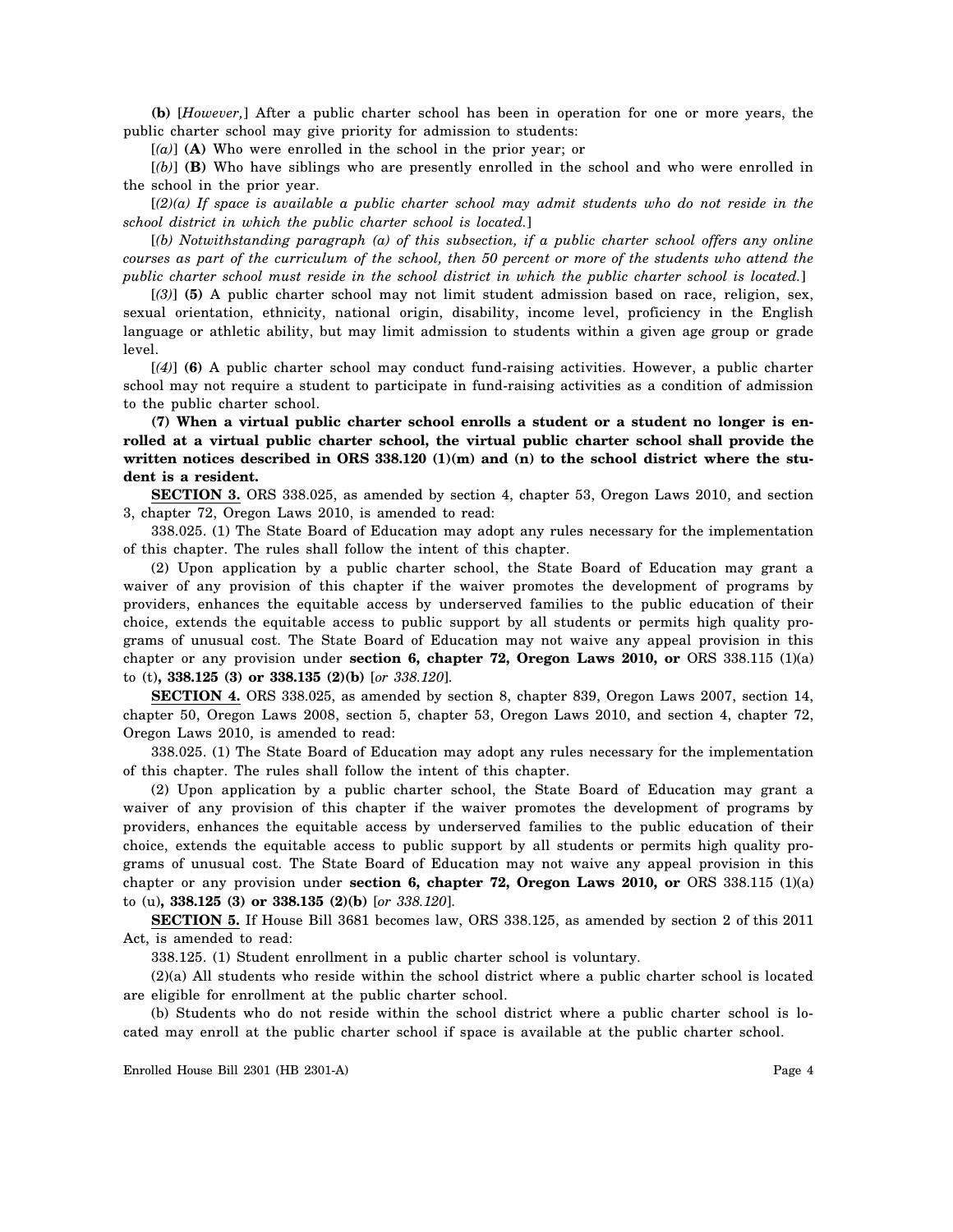(3)(a) A student who wishes to enroll in a virtual public charter school does not need the approval of the school district where the student is a resident before the student enrolls in the virtual public charter school. If a student wishes to enroll in a virtual public charter school, the parent, legal guardian or person in parental relationship with the student must provide the following notices to the school district where the student is a resident:

(A) Intent to enroll the student in a virtual public charter school; and

(B) Enrollment of the student in a virtual public charter school.

(b)**(A)** Notwithstanding paragraph (a) of this subsection **and ORS 339.133**, if more than three percent of the students who reside in a school district are enrolled in virtual public charter schools that are not sponsored by the school district, a student who is a resident of the school district must receive approval from the school district before enrolling in a virtual public charter school. A school district is not required to give approval if more than three percent of the students who reside in the school district are enrolled in virtual public charter schools that are not sponsored by the school district.

**(B) For the purpose of determining whether more than three percent of the students who reside in the school district are enrolled in virtual public charter schools that are not sponsored by the school district, the school district board shall include any students who:**

**(i) Reside in the school district, regardless of whether the students are considered residents of different school districts as provided by ORS 339.133 (5); and**

**(ii) Are enrolled in virtual public charter schools that are not sponsored by the school district.**

**(C) Students who reside in the school district, regardless of whether the students are considered residents of different school districts as provided by ORS 339.133 (5), must receive approval from the school district before enrolling in a virtual public charter school if the limit described in subparagraph (A) of this paragraph has been met.**

(c) If the school district does not give approval under paragraph (b) of this subsection, the school district must provide information to the parent, legal guardian or person in parental relationship with the student about the right to appeal the decision to the State Board of Education and other online options available to the student. If an appeal is made to the State Board of Education, the board must issue a decision within 30 days of the submission of the appeal.

(4)(a) Except as provided by paragraph (b) of this subsection, if the number of applications from students who reside within the school district exceeds the capacity of a program, class, grade level or building, the public charter school shall select students through an equitable lottery selection process.

(b) After a public charter school has been in operation for one or more years, the public charter school may give priority for admission to students:

(A) Who were enrolled in the school in the prior year; or

(B) Who have siblings who are presently enrolled in the school and who were enrolled in the school in the prior year.

(5) A public charter school may not limit student admission based on race, religion, sex, sexual orientation, ethnicity, national origin, disability, income level, proficiency in the English language or athletic ability, but may limit admission to students within a given age group or grade level.

(6) A public charter school may conduct fund-raising activities. However, a public charter school may not require a student to participate in fund-raising activities as a condition of admission to the public charter school.

(7) When a virtual public charter school enrolls a student or a student no longer is enrolled at a virtual public charter school, the virtual public charter school shall provide the written notices described in ORS 338.120 (1)(m) and (n) to the school district where the student is a resident.

**SECTION 6. (1) Section 13c, chapter 691, Oregon Laws 2009, is repealed.**

**(2) Section 17, chapter 691, Oregon Laws 2009, as amended by section 5, chapter 72, Oregon Laws 2010, is repealed.**